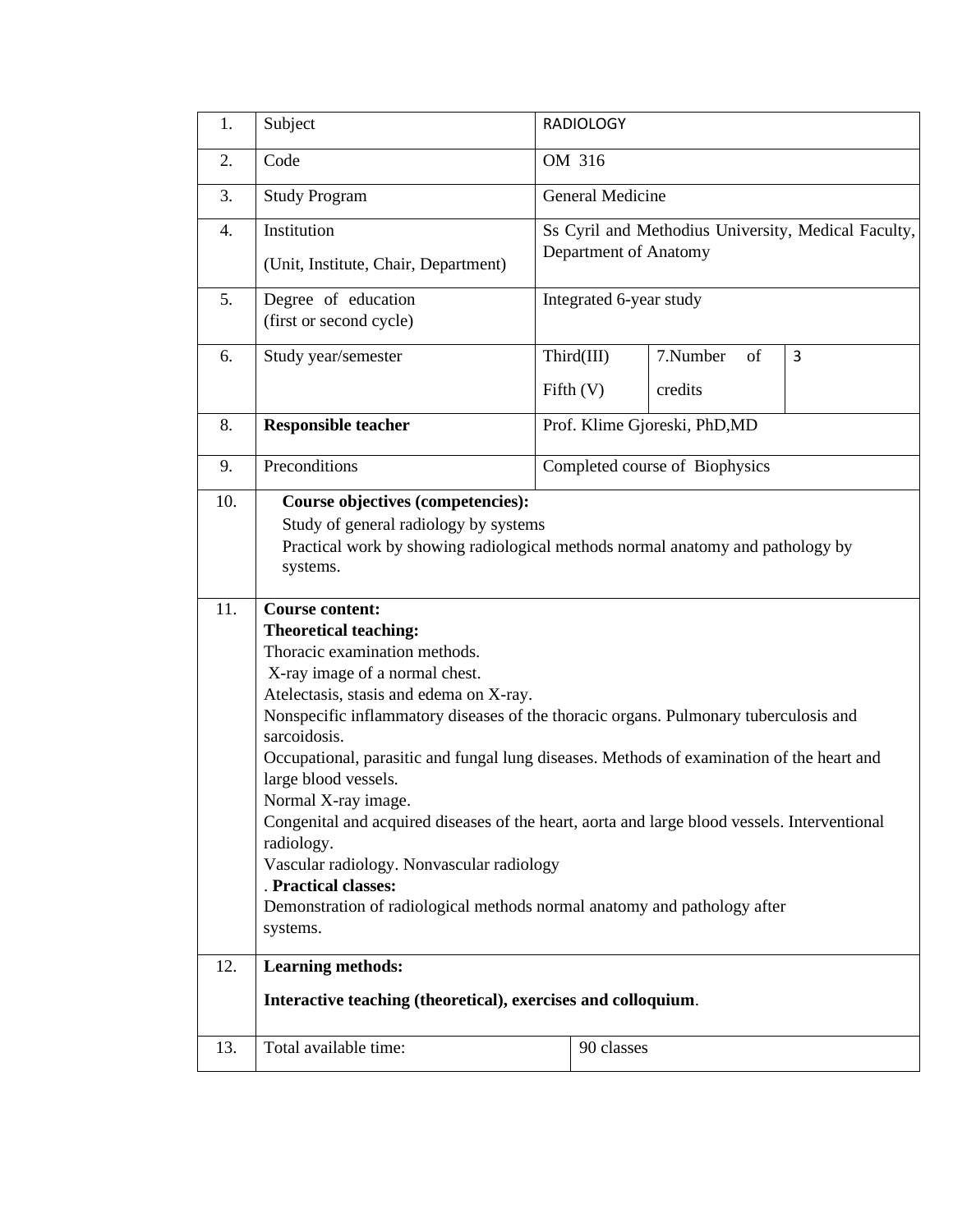| 14. | Organization of the course |                                                                                  |                                   |                                                                                                                                           | 60 classes - theoretical course, practical course,<br>seminars                                            |                                       |                                   |
|-----|----------------------------|----------------------------------------------------------------------------------|-----------------------------------|-------------------------------------------------------------------------------------------------------------------------------------------|-----------------------------------------------------------------------------------------------------------|---------------------------------------|-----------------------------------|
|     |                            |                                                                                  |                                   |                                                                                                                                           |                                                                                                           | 30 classes - home individual learning |                                   |
| 15. | activities                 | Forms of teaching                                                                | 15.1.                             | Theoretical course                                                                                                                        |                                                                                                           | 30 classes                            |                                   |
|     |                            |                                                                                  | 15.2.                             | Practical course,<br>Seminars                                                                                                             |                                                                                                           | 30 classes                            |                                   |
| 16. |                            | Other forms of activities                                                        | 16.1.                             | Practice                                                                                                                                  |                                                                                                           | classes                               |                                   |
|     |                            |                                                                                  | 16.2.                             | Individual tasks                                                                                                                          |                                                                                                           | classe                                |                                   |
|     |                            |                                                                                  |                                   |                                                                                                                                           | Individual (home) learning                                                                                | 30 classes                            |                                   |
| 17. |                            | Method of assessment                                                             |                                   |                                                                                                                                           |                                                                                                           |                                       |                                   |
|     | 17.1                       | <b>Tests</b>                                                                     | Min-max                           |                                                                                                                                           |                                                                                                           |                                       |                                   |
|     |                            |                                                                                  | Continuous checks points<br>24-40 |                                                                                                                                           |                                                                                                           |                                       |                                   |
|     | 17.2                       | <b>Final exam:</b><br>Seminar<br>paper/project<br>(oral/written<br>presentation) | Practical part<br>Oral part       | Semminar paper                                                                                                                            | min.-max<br>$7,5-12,5$<br>points<br>points<br>$7.5 - 12.5$<br>Min-max<br>points<br>$0 - 6$                |                                       |                                   |
|     | 17.3                       | Active<br>participation                                                          | Practical course<br>point         | Theoretical course<br>51% - 60% - 1 point<br>61% - 70% - 2 points<br>71% - 80% - 3 points<br>81% - 90% - 4 points<br>91% -100% - 5 points | *attendance of theoretical classes<br>** practical classes (12 exercises): attendance 1 point, activity 1 |                                       | $min - max$<br>$1-5$<br>$20 - 24$ |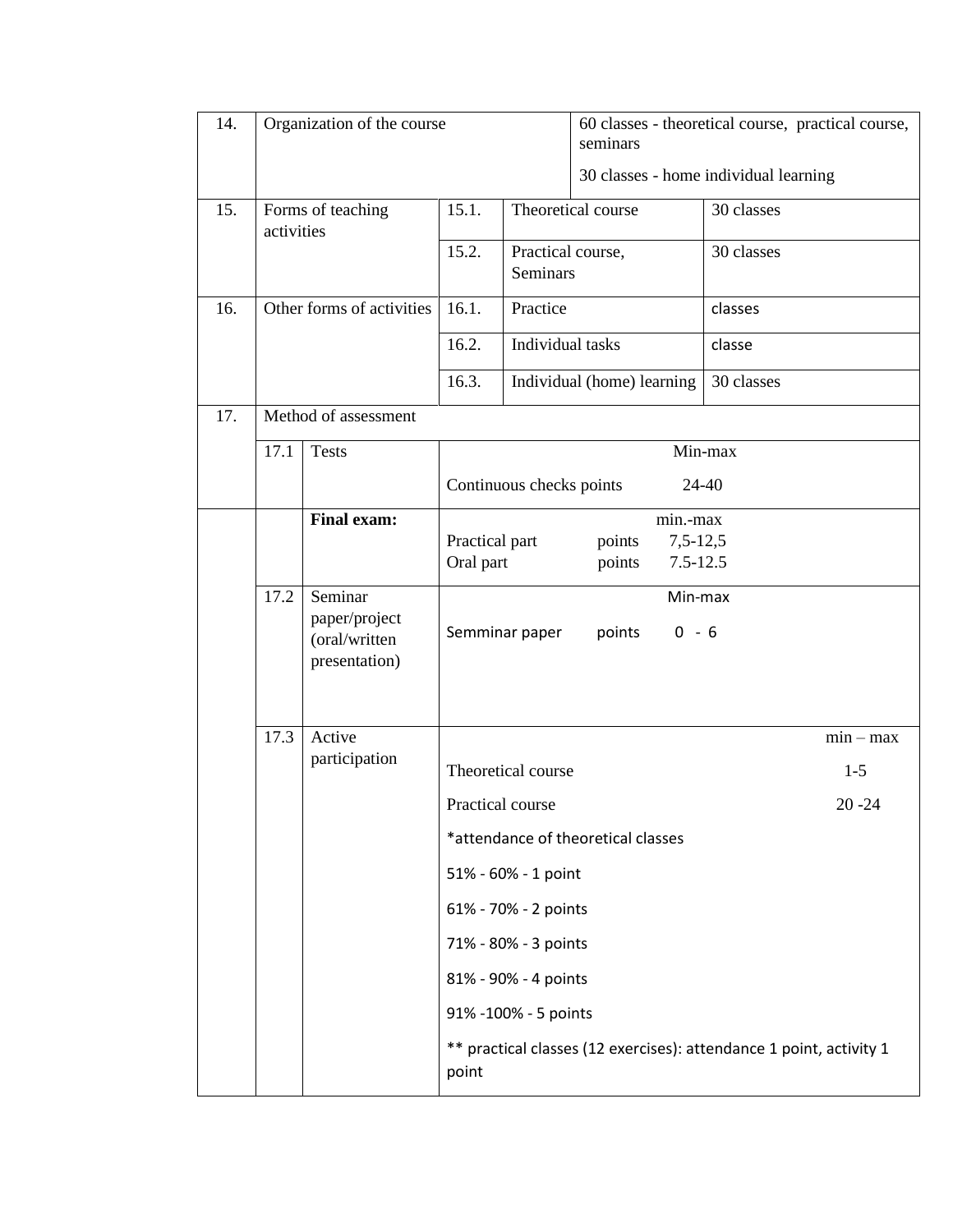| 18. | Grading criteria<br>(points / grade)                    |                                                                 |                  | up to 59 points                                 |                                                                                                                                                                                                                                                                                                                                                                                                                                                                                                                                                                        | $5$ (five) $F$                                                                        |                              |               |  |  |
|-----|---------------------------------------------------------|-----------------------------------------------------------------|------------------|-------------------------------------------------|------------------------------------------------------------------------------------------------------------------------------------------------------------------------------------------------------------------------------------------------------------------------------------------------------------------------------------------------------------------------------------------------------------------------------------------------------------------------------------------------------------------------------------------------------------------------|---------------------------------------------------------------------------------------|------------------------------|---------------|--|--|
|     |                                                         |                                                                 |                  | from $60$ to $68$ points                        |                                                                                                                                                                                                                                                                                                                                                                                                                                                                                                                                                                        | $6$ (six) E                                                                           |                              |               |  |  |
|     |                                                         |                                                                 |                  | from 69 to 76 points                            |                                                                                                                                                                                                                                                                                                                                                                                                                                                                                                                                                                        |                                                                                       |                              | $7$ (seven) D |  |  |
|     |                                                         |                                                                 |                  | from 77 to 84 points                            |                                                                                                                                                                                                                                                                                                                                                                                                                                                                                                                                                                        |                                                                                       | 8 (eight) C                  |               |  |  |
|     |                                                         |                                                                 |                  | from 85 to 92 points                            |                                                                                                                                                                                                                                                                                                                                                                                                                                                                                                                                                                        |                                                                                       | $9$ (nine) B                 |               |  |  |
|     |                                                         |                                                                 |                  | from 93 to 100 points                           |                                                                                                                                                                                                                                                                                                                                                                                                                                                                                                                                                                        | $10$ (ten) A                                                                          |                              |               |  |  |
| 19. | Requirement for signature<br>and taking the final exam  |                                                                 |                  | exam.                                           | To get a signature the student needs to attend theoretical,<br>practical classes and seminars and earn minimum points<br>To enter the final exam, the student must pass the required<br>continuous checks or earn at least 30% of the total number of<br>points provided for continuous checks.<br>the exam session first takes the failed continuous checks and<br>then proceeds to final exam.<br>The grade for the course is formed according to the table of<br>grades, based on the sum of the points from all activities, the<br>continuous checks and the final |                                                                                       |                              |               |  |  |
| 20. | Language of instruction                                 |                                                                 |                  | Macedonian                                      |                                                                                                                                                                                                                                                                                                                                                                                                                                                                                                                                                                        |                                                                                       |                              |               |  |  |
| 21. | Method of monitoring the<br>quality of teaching process |                                                                 |                  |                                                 | Student anonymous evaluation of the subject and the teachers<br>and associates participating in teaching performance.                                                                                                                                                                                                                                                                                                                                                                                                                                                  |                                                                                       |                              |               |  |  |
| 22. | Textbooks                                               |                                                                 |                  |                                                 |                                                                                                                                                                                                                                                                                                                                                                                                                                                                                                                                                                        |                                                                                       |                              |               |  |  |
|     |                                                         |                                                                 | Required reading |                                                 |                                                                                                                                                                                                                                                                                                                                                                                                                                                                                                                                                                        |                                                                                       |                              |               |  |  |
|     | 22.1.                                                   | No.                                                             | Author           |                                                 |                                                                                                                                                                                                                                                                                                                                                                                                                                                                                                                                                                        | Title                                                                                 | Publisher                    | Year          |  |  |
|     |                                                         | $\mathbf{1}$<br>Saton<br>D.J.W.R.Young<br>2<br>Cohen, Andrew R. |                  |                                                 |                                                                                                                                                                                                                                                                                                                                                                                                                                                                                                                                                                        | A short textbook<br>of clinical imaging                                               | London<br>Springer<br>Verlag | 1990          |  |  |
|     |                                                         |                                                                 |                  | Gary A, Johnson. Hal<br>Vojtovich, John McCabe. | Radiology,<br>Macedonia)                                                                                                                                                                                                                                                                                                                                                                                                                                                                                                                                               | Atlas of Emergency<br>translation (project<br>of the Government<br>of the Republic of | Tabernacle<br>- Skopje       | 2010          |  |  |